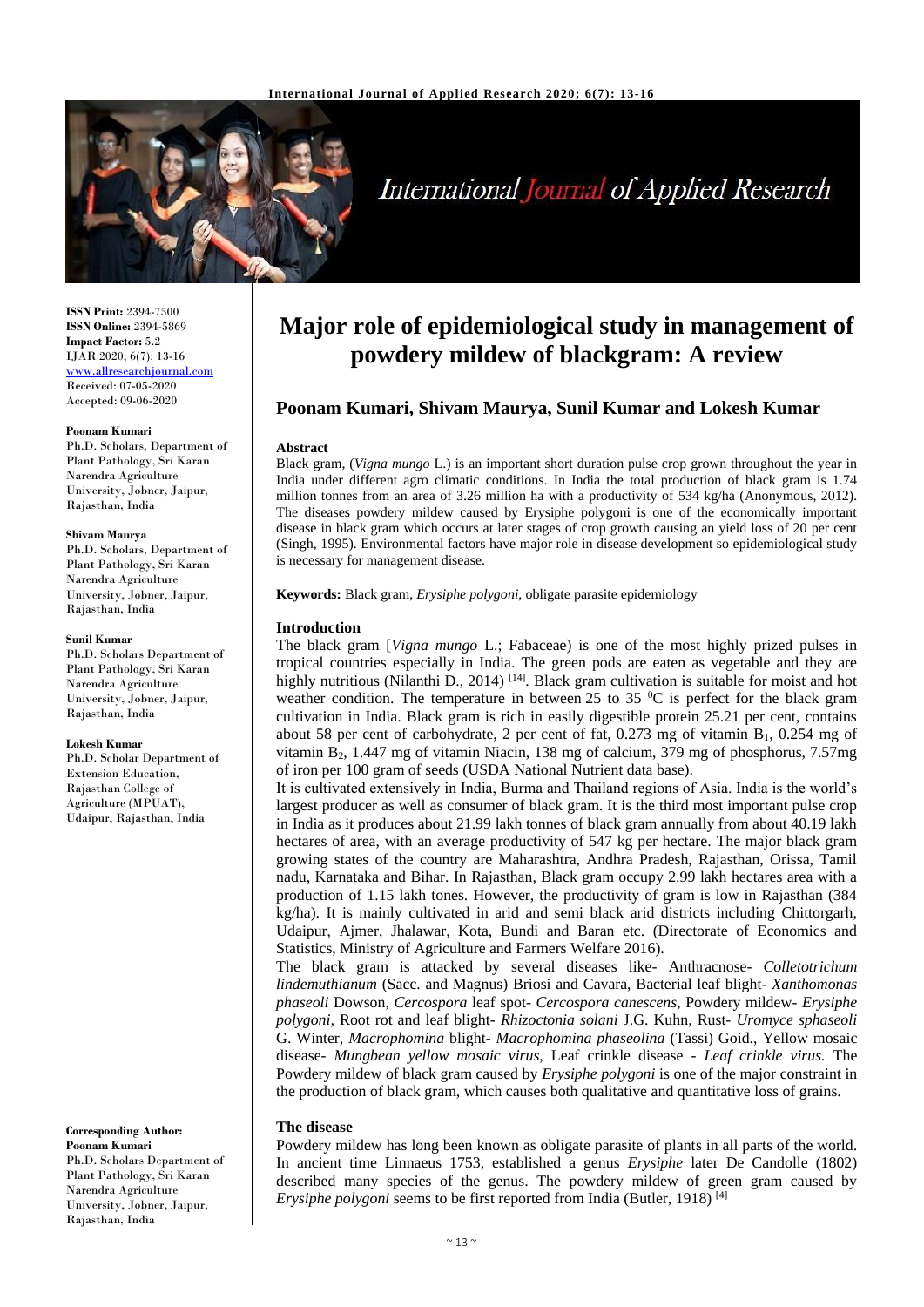#### International Journal of Applied Research [http://www.allresearchjournal.com](http://www.allresearchjournal.com/)

The disease appears almost at all the stages of crops growth and particularly severe in late sown *kharif* crop and under favourable conditions, it occurs throughout the year. Its life cycle presented by diagramatically (Fig 1). The reduction in photosynthetic activity and physiological changes are considerable, which leads to high reduction in yield (20-40 per cent) depending on stage and time at which the disease appears (Legapsi *et al.*, 1978)<sup>[10]</sup>. However, the disease has favourable in warm and humid weather. In the powdery mildew disease white, powdery patches appear on leaves and other green parts and later become dull in colour. These patches gradually increase in size and become circular, covering the lower surfaces as well. Severely affected parts become shrivelled and distorted. In severe infections, foliage turns yellow, causing premature defoliation. The disease also forces maturity of the infected plants, which results in heavy yield losses.



**Fig 1:** Life cycle of *Erysiphe polygoni.*

*Erysiphe polygoni*, the fungus that causes powdery mildew on black gram, is an obligate parasite that needs living host tissue to grow and reproduce. The pathogen is disseminated as spores carried in the wind.

#### **Symptoms**

The symptoms produced by *Erysiphe polygoni* on black gram as chlorotic, circular to oval shape on leaves with diffuse margins (Fig 2). Chemical control is highly recommended because powdery mildew is an aggressive and destructive disease and satisfactory control without the use of fungicide is unlikely.



 $\sim$  14  $\sim$ **Fig 2:** Symptoms produced by *Erysiphe polygoni*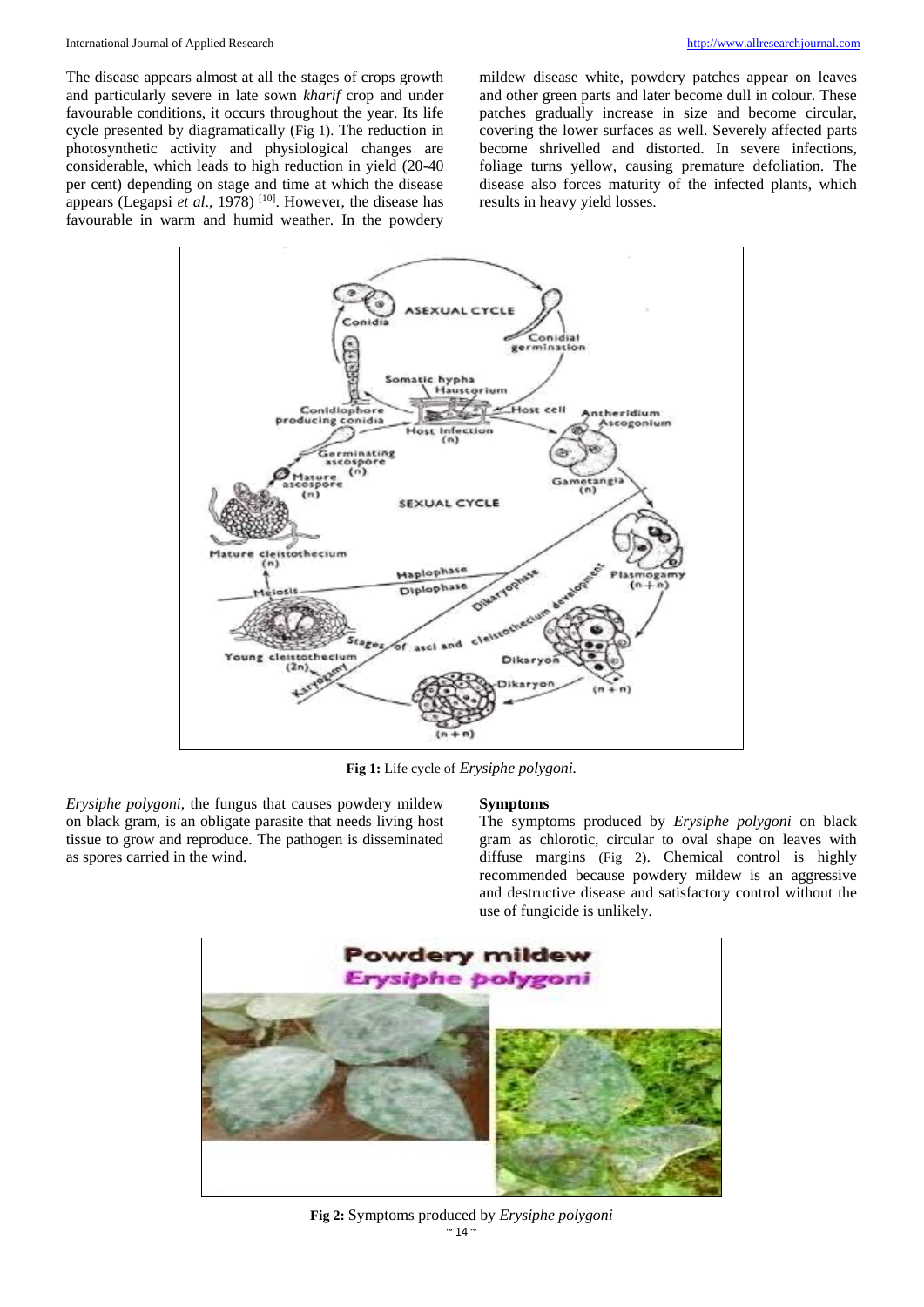Many systemic and non-systemic fungicides were reported to manage the powdery mildew of black gram. However, application of chemicals are cause environmental pollution and injurious to soil ecosystem. The information on the efficacy of new comb fungicide, botanical and organic amendment against powdery mildew of black gram is insufficient. Hence, the disease caused by an obligate pathogen (*Erysiphe polygoni*) and its incidence and severity depends on environmental factors. Thus to management powdery mildew of blackgram epidemiological study is necessary.

#### **Incidence of powdery mildew**

Channaveeresh and Kulkarni  $(2017)$ <sup>[5]</sup> conducted a survey to know the severity of black gram powdery mildew in five districts of northern Karnataka *viz.*, Belgaum, Dharwad, Gadag, Haveri and Uttara Kannada districts during *Kharif*  and *Rabi* season of 2012-13.The severity was more in Belgaum district (68.72% of PDI) followed by Dharwad (PDI- 59.73%) and Haveri (PDI- 52.10%). The disease severity was less in Uttara Kannada (PDI- 44.59%). Whereas, it was lowest in Gadag district (20.23%).

Jyothi U (2012) [9] conducted a survey in Northern Karnataka districts *viz.,* Bagalkot, Belgaum, Dharwad and Gulbarga during *Kharif* 2011. The survey data revealed that in Dharwad district had maximum (76.80 PDI) severity of powdery mildew followed by Belgaum (71.93 PDI) where as minimum PDI was noticed in Gulbarga district (37.39%). Tulasi (2016) [22] conducted a survey during 2015-16 *rabi*  season in major *urd bean* growing mandals of Guntur district, Andhra Pradesh. In Guntur district, a total of 16 fields of eight villages *viz.,* Kantheru, Ponnekalu, Kothapalem, Manchala, Vargani, Nagalupadu, Bhallupadu and Appapuram, belonging to four mandals *viz.*, Tadikonda, Veticherukuru, Pedanandipadu and Kakumanu were surveyed. Incidence was ranged from of 13.69% (Pedanandipadu mandal) to 87.01% (Tadikonda mandal) and severity were ranged from 11.61% (Kakumanu mandal) to 88.08% (Tadikonda mandal), respectively.

#### **Role of weather parameters on disease development**

The weather elements temperature, relative humidity and rainfall play an important role on the development of powdery mildew on various crop plants. Several workers worked out on this aspects:

Bhattacharya (2002)  $^{[3]}$  studied the per cent severity of *Erysiphe pisi* DC on *Pisum sativum* var. Type 163 leaves at three seedling dates under irrigated and rainfed conditons. Severity was higher under rainfed. Path analysis and per cent association estimation showed that severity is affected by minimum environmental temperature and maximum relative humidity. Under irrigated condition, maximum disease severity was under 37.4 °C, 19.4 °C, 53.0%, 25.0% and 11.8 h, while under rainfed condition. It was under 37.0 °C. 23.8 °C 51.4%, 25.0% and 11.9 h (for maximum temperature minimum temperature, maximum relative humidity, minimum relative humidity and sunshine duration, respectively).

Mishra and Shirsole  $(2017)$ <sup>[12]</sup> conducted a field experiment at IGKV, Raipur, during the *Rabi* seasons of 2009-2010. The correlation study between powdery mildew disease severity and meteorological parameters revealed that the disease severity was positively and significantly correlated with maximum temperature and sunshine hours. The

correlation was non-significant with minimum temperature and relative humidity.

Nayak (2007) [15] studied on powdery mildew (*Erysiphe polygoni* DC) of black gram and reported that development of powdery mildew exhibited a negative correlation with minimum temperature, relative humidity and total rain fall whereas a positive correlation with maximum temperature was observed. That revealed higher maximum temperature (27.6  $\degree$ C to 30.9  $\degree$ C) coupled with lower minimum temperature (22.5 °C to 23.0 °C), low rainfall (27.0 to 48.9 mm) and low relative humidity (92.0%) favoured powdery mildew development.

Nag and Khare  $(2017)$ <sup>[13]</sup>, studied the epidemiology of pea powdery mildew caused by *Erysiphe pisi* DC during 2013- 14 winter/spring season. The results revealed that PDI was increased with maximum temperature ranges from 28.5- 30.0  $\mathrm{^0C}$  (maximum) and 13.1-14.2  $\mathrm{^0C}$  (minimum) temperature, wind velocity 1.6 Kmph and 68% average relative humidity. A positive correlation occurred between powdery mildew severity and temperatures, wind velocity in the varieties. However, the correlation with relative humidity was negative.

Vikas and Ratnoo  $(2013)$  <sup>[24]</sup>, conducted an experiment to find out the effect of environmental factors on the development of powdery mildew disease on fenugreek (*Erysiphe polygoni* DC) in *Rabi,* 2009-10 at Department of Plant Pathology, RCA, Udaipur. Powdery mildew was high during the 11th to  $17<sup>th</sup>$  week of January 15 to March 04 when maximum temperature was  $(25.1 - 33.1 \degree C)$ , minimum temperature (5.9- 14.1  $^0$ C), maximum relative humidity (82.0- 60.0%) and minimum relative humidity (20.2- 26.0%) existed in the environment. It became severe in cool and humid weather of January and February months.

#### **Management**

Chavan *et al.*, (2014) <sup>[6]</sup> conducted an experiment to evaluate six fungicides, two bioagents and one botanicals at Vasantrao Naik Marathwada Krishi Vidyapeeth, Parbhani, Maharashtra. The least per cent disease intensity 8.10% was observed by application of tridemorph. The second and third best fungicides were Tridemefon (9.06% Mean PDI) and Sulphur WP (10.57% Mean PDI) and both of were at par. This was followed by the fungicides Carbendazim (12.73% mean PDI), Propiconazole (12.37% mean PDI) both of which were found at par, NSKE (Neem seed kernel extract), *Trichoderma viride* and *Pseudomonas fluorescens* also recorded significantly less disease intensity of 14.01%, 21.15% and 23.19%, respectively over control*.*

Jayasekhar and Ebenezar (2016)<sup>[8]</sup> conducted field trials during rabi  $2012 - 13$  and  $2013-14$  at Agricultural College and Research Institute, Tamil Nadu Agricultural University, Killikulam, to test the bio efficiency of plant products, bio control agents and fungicides for management of powdery mildew in black gram. The mean per cent disease incidence was ranged from 15.80 to 47.70 in different experimental treatments. The maximum reduction of disease incidence was recorded in wettable sulphur 0.25% (PDI-15.80%) followed by carbendazim 0.1% (PDI-19.60%) and Neem seed kernel extract 5% (PDI-32.30%).

Prakash (2016)  $[16]$  conducted a field experiment for testing of fungicides and botanicals at IGKV, Raipur during *rabi*, 2015 for the management of powdery mildew of black gram. The studies revealed that tebuconazole @ 0.1% found more effective with 19.77% disease intensity followed by